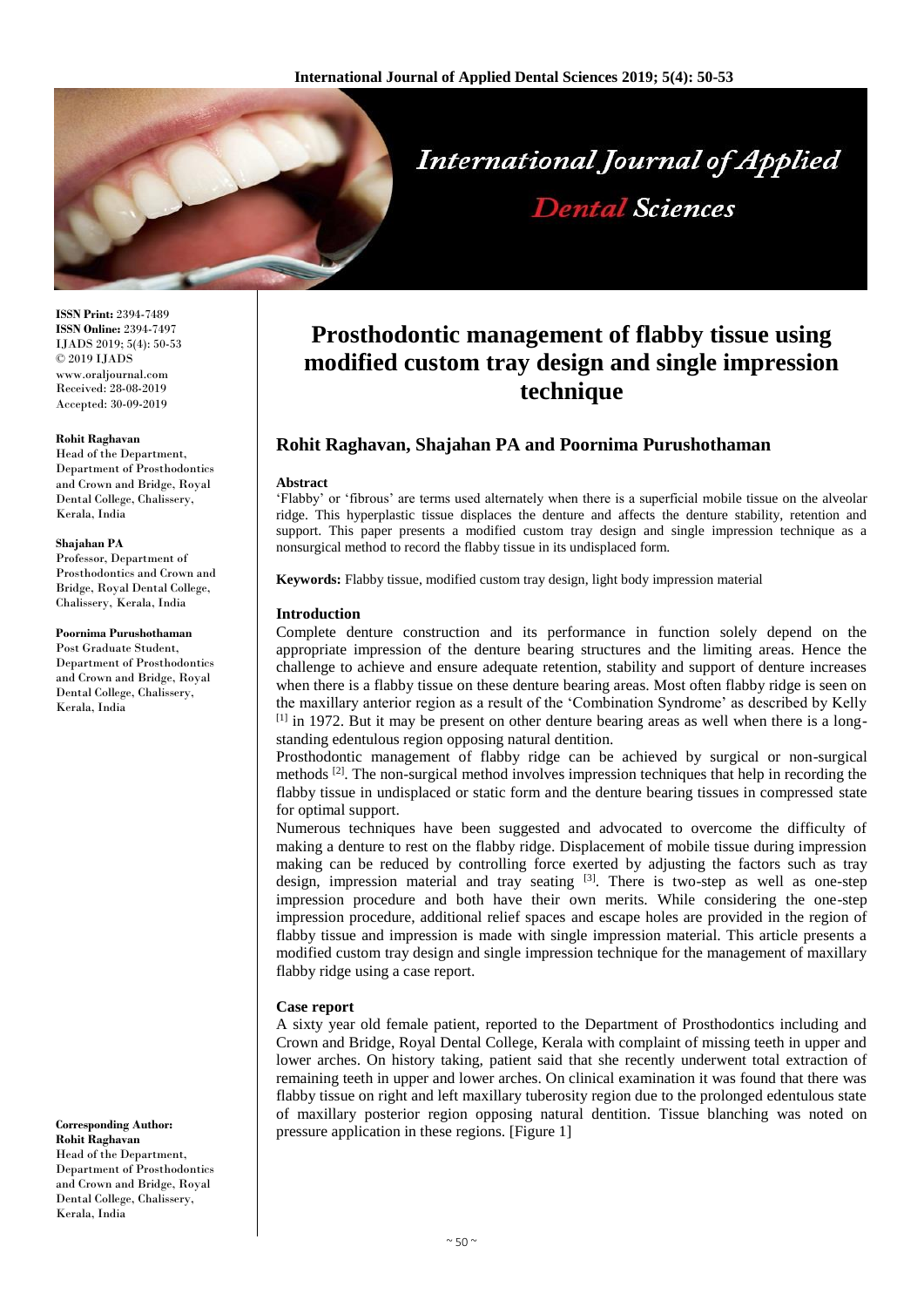

Fig 1: Flabby tissue in the maxillary posterior region

The fabrication of complete denture was planned for this patient using a custom modified impression tray and single impression technique. The maxillary preliminary impression was made using irreversible hydrocolloid (tropcalgin, zhermack) in perforated edentulous tray and preliminary cast was poured with dental plaster. The mandibular impression was made using impression compound in edentulous non perforated tray [Figure 2a and b]

Figure 2a and b: preliminary impression and casts



**Fig 2a and b:** Preliminary impression and casts

Custom tray was fabricated with 1mm wax spacer not extending to posterior palatal seal area and additional tadpole spacer on mid palatine raphe and 1mm spacer on flabby tissue. Tin foil was adapted all over. Stoppers on canine and molar region were placed according to Sharry's design. A thin

layer of self cure acrylic not more 0.2mm thickness was added on this spacer design for stabilization not extending to posterior palatal seal area and the flabby tissue region.[Figure 3a and b]



**Fig 3a and b:** Wax spacer and modified design

Additional 2mm spacer wax spacer was placed on the flabby tissue region and the custom tray fabrication with anterior handle was completed. [Figure 4a and b]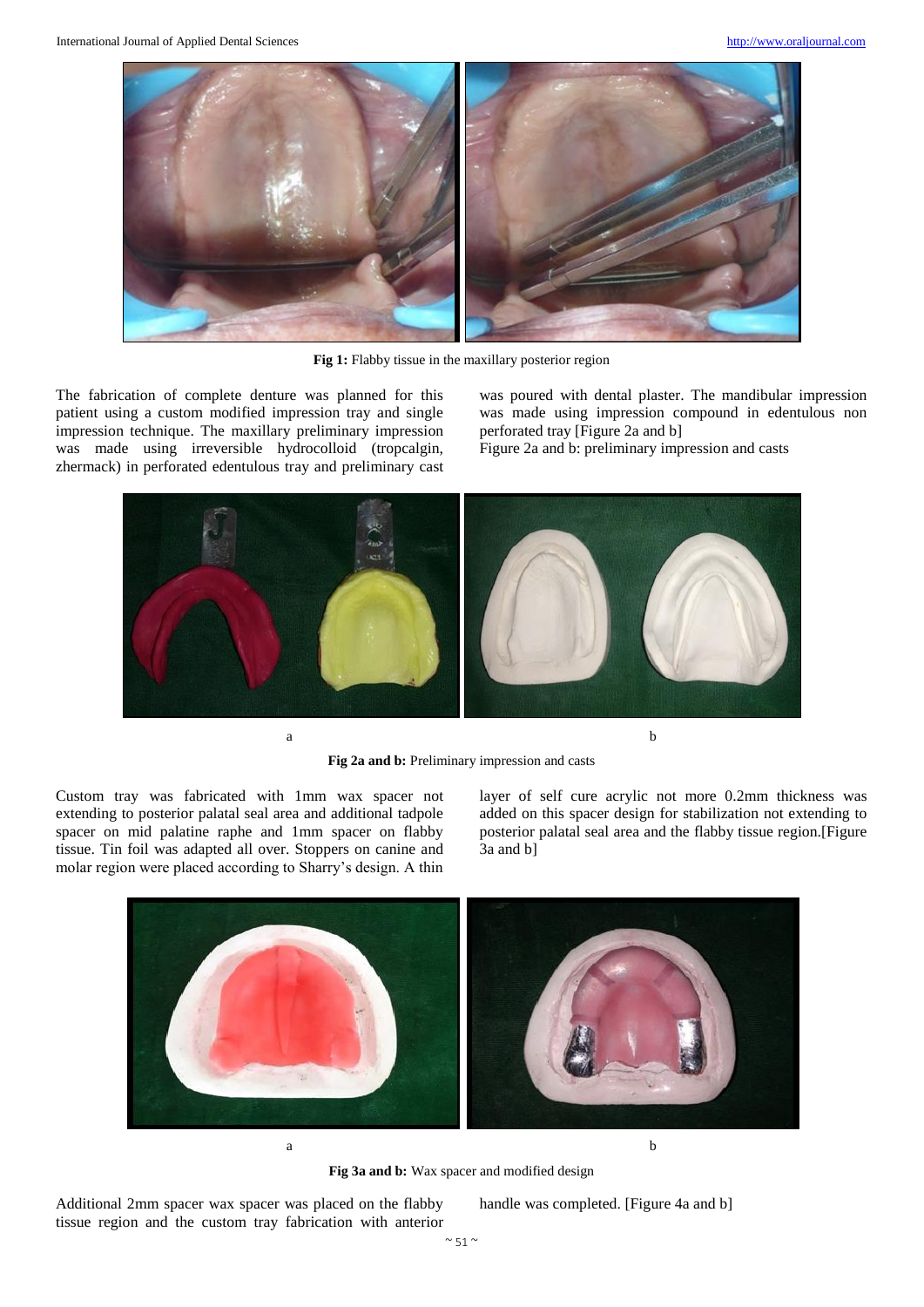

**Fig 4a and b:** Additional 2mm spacer and completed custom tray design

After checking the tray extensions, border molding was done incrementally using green stick tracing compound (DPI Pinnacle Tracing Sticks).Spacer wax was removed and relief holes were placed on the midpalatine raphae and flabby tissue region to facilitate the mucostatic impression technique. Tray adhesive was applied. The custom tray was loaded with single elastomeric impression material (Hydrorise light body impression material) and a wash impression was made [Figure 5a and b].



**Fig 5a:** Border molding with green stick and relief holes. b. Completed corrective master impression

Beading and boxing of final impression was made using beading and boxing waxes and master cast was poured using Type III dental stone. Tentative jaw relation and complete denture try in procedure was performed. Patient was

completely satisfied with her new retentive dentures and the restored appearance. Subsequent visits for review was also done.[Figure 6]



**Fig 6:** Patient with fabricated complete denture in mouth